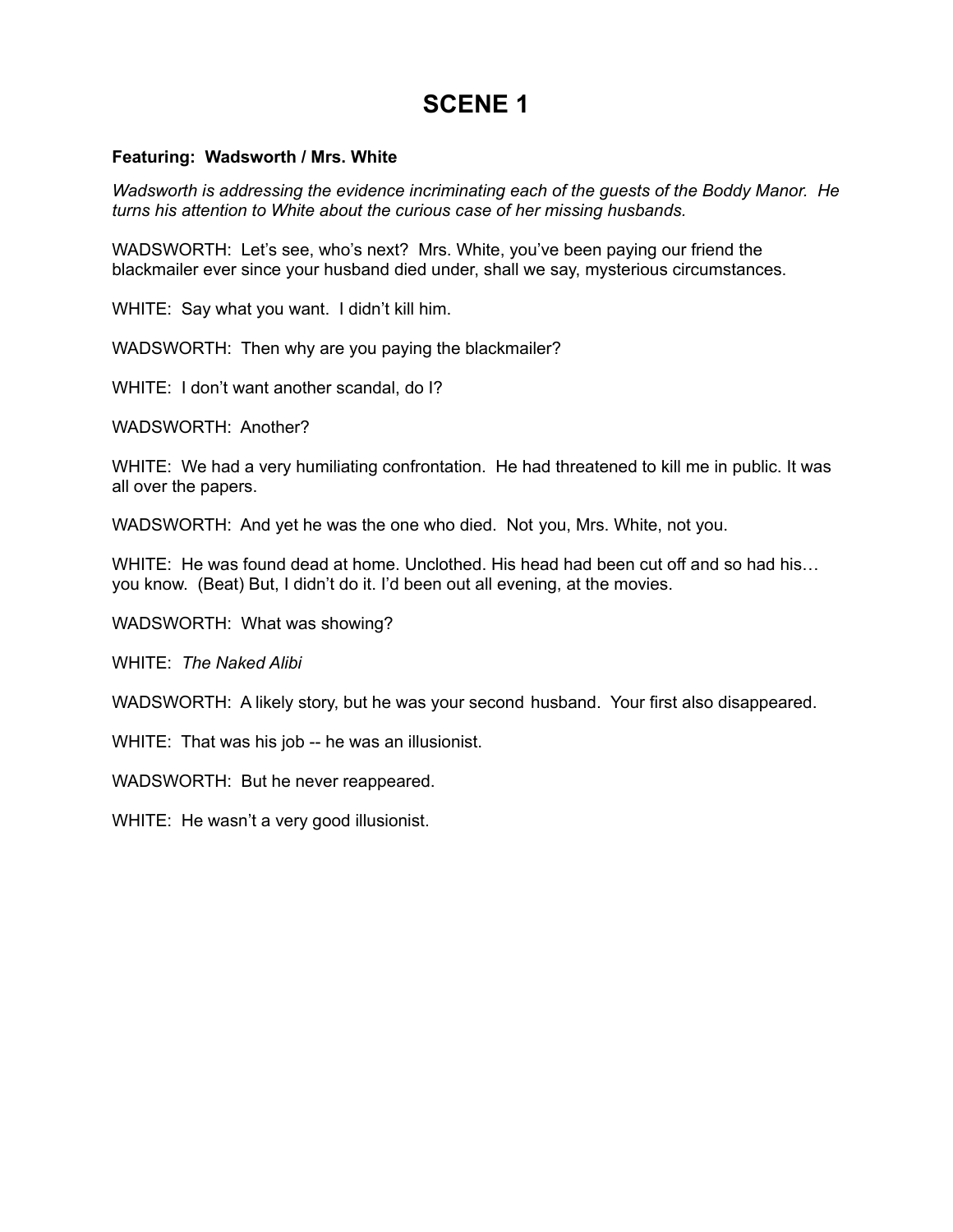#### **Featuring: Colonel Mustard / Yvette**

*The guests heard a scream and followed the location of the scream. They find a locked door with Yvette freaking out behind it. Mr. Boddy has just been found dead.*

MUSTARD: Who's in there? Who's screaming?

YVETTE: C'est moi!

MUSTARD: Yvette?!

YVETTE: Oui!

MUSTARD: Yvette, are you alive?!

YVETTE: (entering the room after unlocking the door) Of course I'm alive, you ee-diot! (Beat) No zanks to you! We're locked in zis house wiz a murder!

MUSTARD: So the murderer is here?

YVETTE: Oui!

MUSTARD: Where?

YVETTE: Where? Here! We're all looking at him… or her. I heard you all in ze Study--one of you is ze killer!

MUSTARD: How could you hear us in "ze" study?

YVETTE: I was listening! I have a tape recorder in ze Billiard Room connected to ze Study! Monsieur Boddy asked me to record your conversation!

MUSTARD: Why would he ask you to do that?!

YVETTE: For more evidence, of course! Wadsworth revealed your secrets in ze Study; now zey are all recorded.

MUSTARD: What a snake! I've got to destroy them! Where are the tapes?

YVETTE: Who cares about ze tapes?! What about ze body?!

MUSTARD: What body?

YVETTE: Boddy's body!

MUSTARD: But Yvette, why were you screaming in there, all by yourself?

YVETTE: Because I was frightened! I also drank ze Cognac. Maybe I am poisoned too! Plus one of you is ze killer! Monsieur Boddy is dead!

MUSTARD: We have to figure out which one of them did it!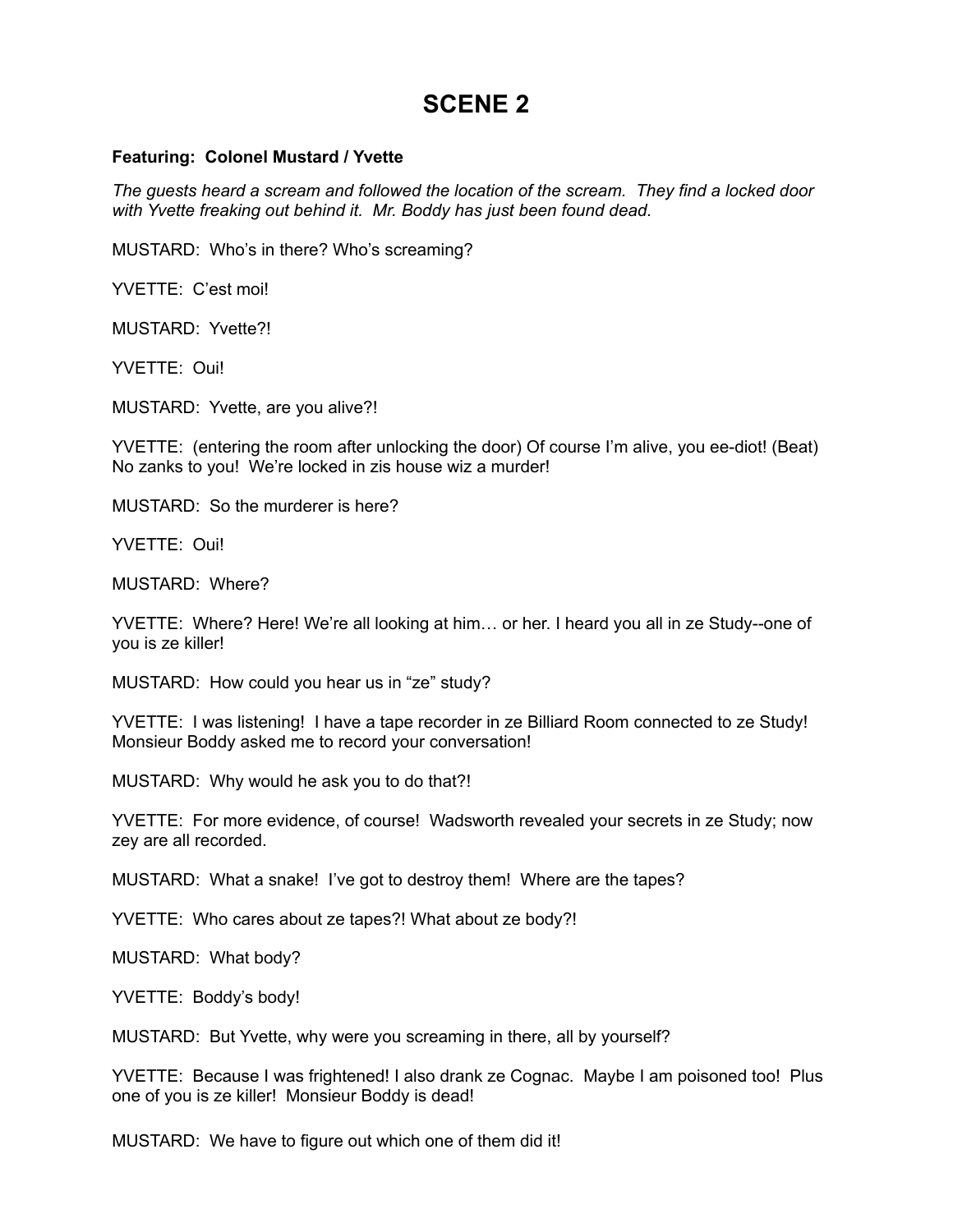### **Featuring: Wadsworth / Colonel Mustard**

*This scene features some of the confusing elements of the show where chaos reigns supreme. Mustard is not the brightest and Wadsworth enjoys bringing that to everyone's attention.*

MUSTARD: Wadsworth, am I right in thinking that there is nobody else in this house?

WADSWORTH: Um, no.

MUSTARD: Then there is someone else in this house?

WADSWORTH: Sorry, I said "no" meaning "yes."

MUSTARD: "No," meaning "yes"?

WADSWORTH: Yes.

MUSTARD: Look, I want a straight answer. Is there anyone else in this house, yes or no?

WADSWORTH: Um. no.

MUSTARD: No, there is? Or no, there isn't?

WADSWORTH: Yes.

MUSTARD: THere seems to be some confusion about whether or not we are the only people in this house.

WADSWORTH: There isn't.

MUSTARD: There isn't any confusion or there isn't anybody else?

WADSWORTH: Either. Both.

MUSTARD: Just give me a clear answer.

WADSWORTH: What was the question?

MUSTARD: Is there anyone else in the house?

WADSWORTH: NO!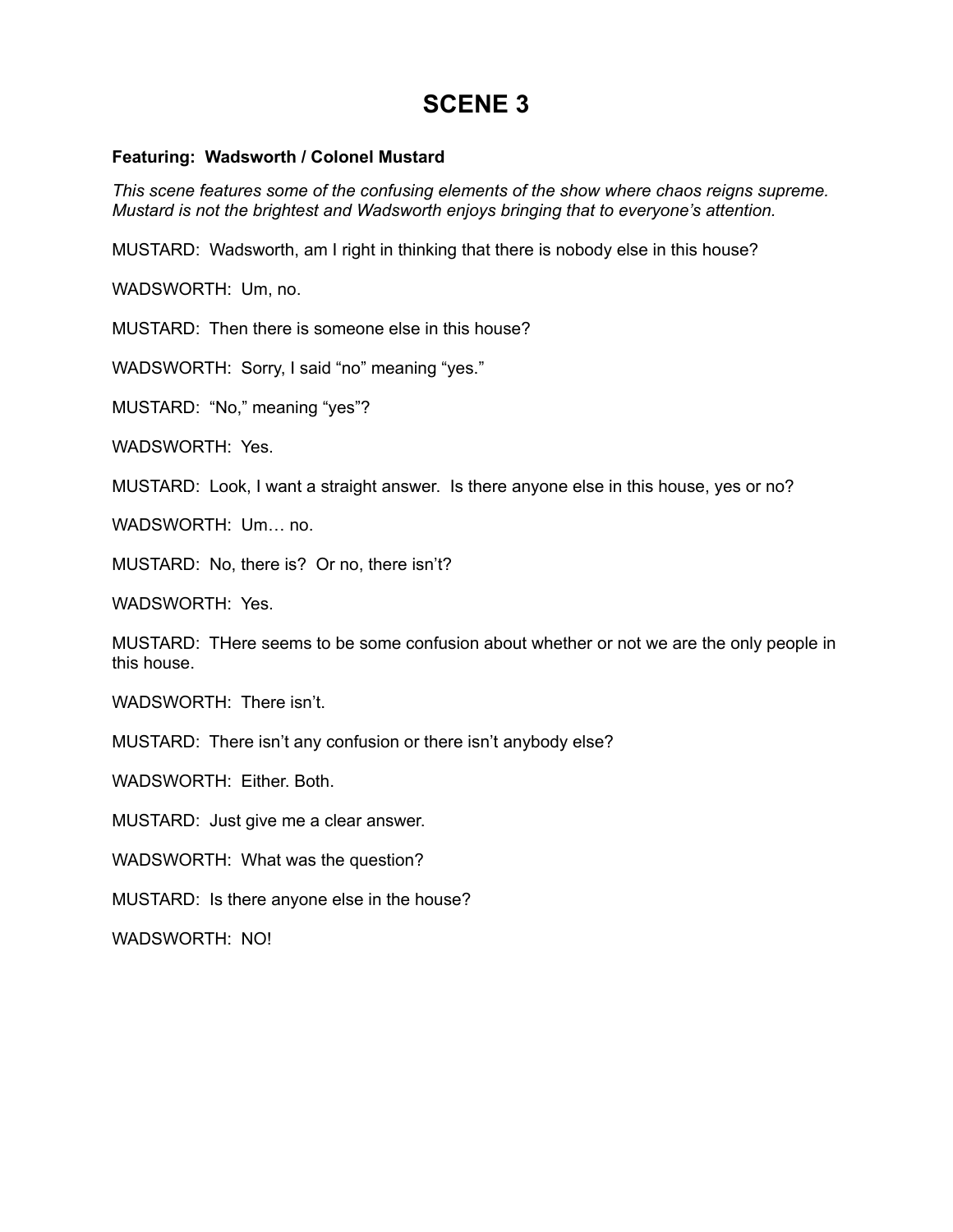#### **Featuring: Professor Plum / Mrs. Peacock**

*The guests have broken up into pairs to search the Boddy Manor. Plum and Peacock have been paired up and are searching the library for any sort of incriminating evidence. They seem to find any despite the glaring obvious hints behind them.*

PLUM: This is quite an impressive Library.

PEACOCK: How can I find anything if I don't even know what I'm looking for!

PLUM: (Reading from a book:) "Civilized society is perpetually menaced with disintegration through this primary hostility of men towards one another."

PEACOCK: Your fancy words don't intimidate me, Professor!

PLUM: I take no credit, Mrs. Peacock. Freud. I think he's on to something.

PEACOCK: Now is not the time for academic pursuits! We're supposed to be finding the evidence!

PLUM: It's a fruitless search, if you ask me. I mean, it's not like we're just gonna walk into a room and find the evidence plastered on the wall.

PEACOCK: I suppose you're right.

PLUM: C'mon, let's go upstairs. Maybe we'll be excited by something in a bedroom.

PEACOCK: I haven't been excited by something in a bedroom in years.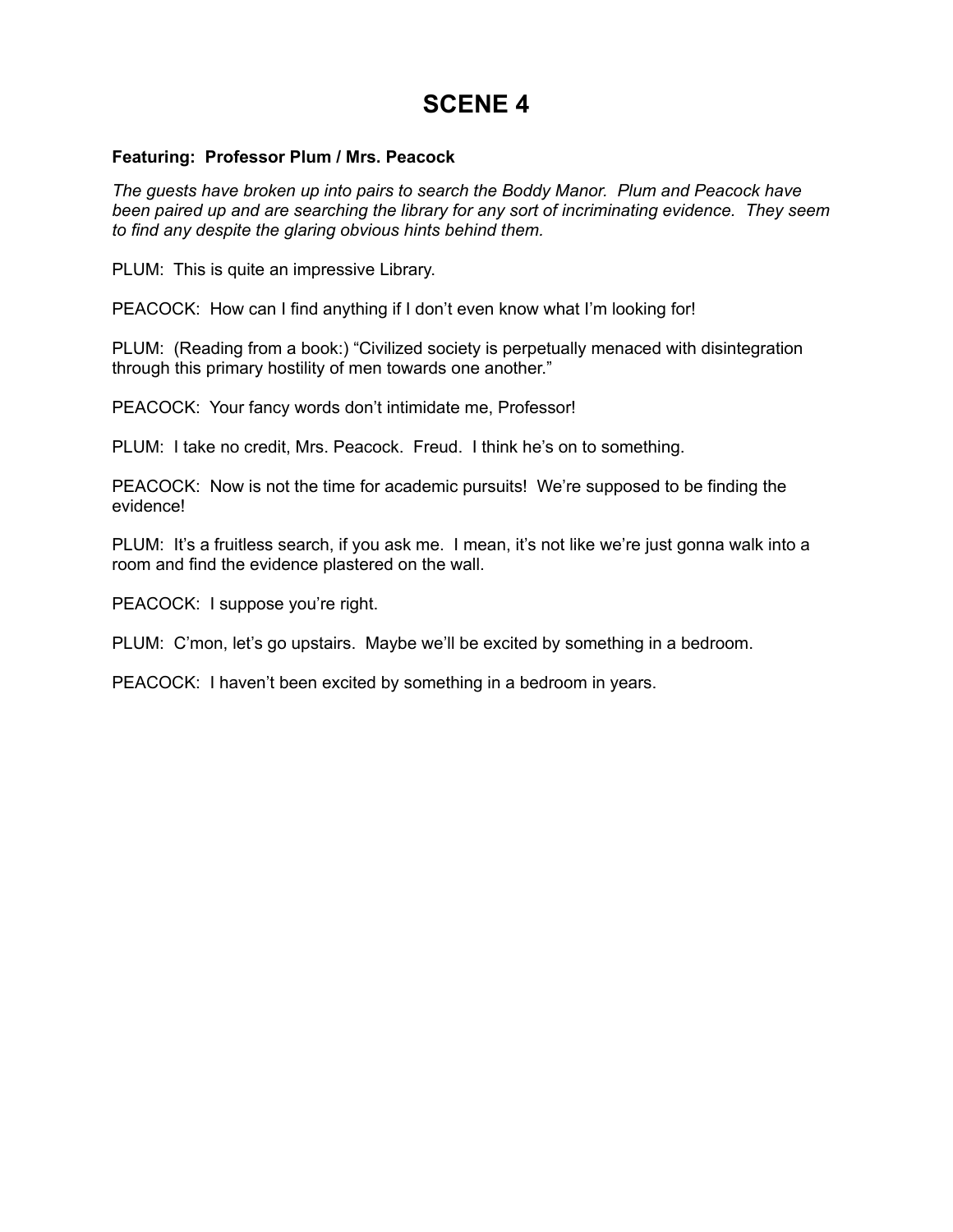#### **Featuring: Miss Scarlet / Colonel Mustard**

*The guests have been paired off to search the home for the killer. Miss Scarlet and Colonel Mustard are paired up and search the Conservatory.*

SCARLET: Psst!

MUSTARD: Oh, there you are.

SCARLET: You'll never believe what I found in the hallway. *(Beat, showing:)* Professor Plum's stupid tobacco pipe!

MUSTARD: Huh. What do you think that means?

SCARLET: Who knows! But it seems suspicious if you ask me.

MUSTARD: I just did.

SCARLET: Honest to God, Colonel.

MUSTARD: Hey--what room is this anyway?

SCARLET: Search me.

MUSTARD: *(Frisking her:)* All right.

SCARLET: Hey! Get your mitts off me! It's just an expression!

MUSTARD: My apologies, Miss Scarlet. I struggle with nuance.

SCARLET: This is the last room left to search in this beastly mansion and we still haven't found the evidence.

MUSTARD: I think this time has been productive nevertheless.

SCARLET: Aren't you a Pollyanna.

MUSTARD: You're a brave and determined lady, Miss Scarlet. I've really enjoyed our time together. I hope after this expedition ends we can remain friends. I mean, really, murders aside, it's just been a lovely group of people all in all. I suppose I would like to hear Mrs. White explain when and how she lost her veil in the Billiard Room, but…

SCARLET: You found White's veil in the Billiard Room? Odd.

MUSTARD: Odd?

SCARLET: Odd. *(She finds a trap door)* A trap door! A trap door leading to a secret passage! C'mon!

MUSTARD: Uh… Ladies first, Miss Scarlet.

SCARLET: How heroic.